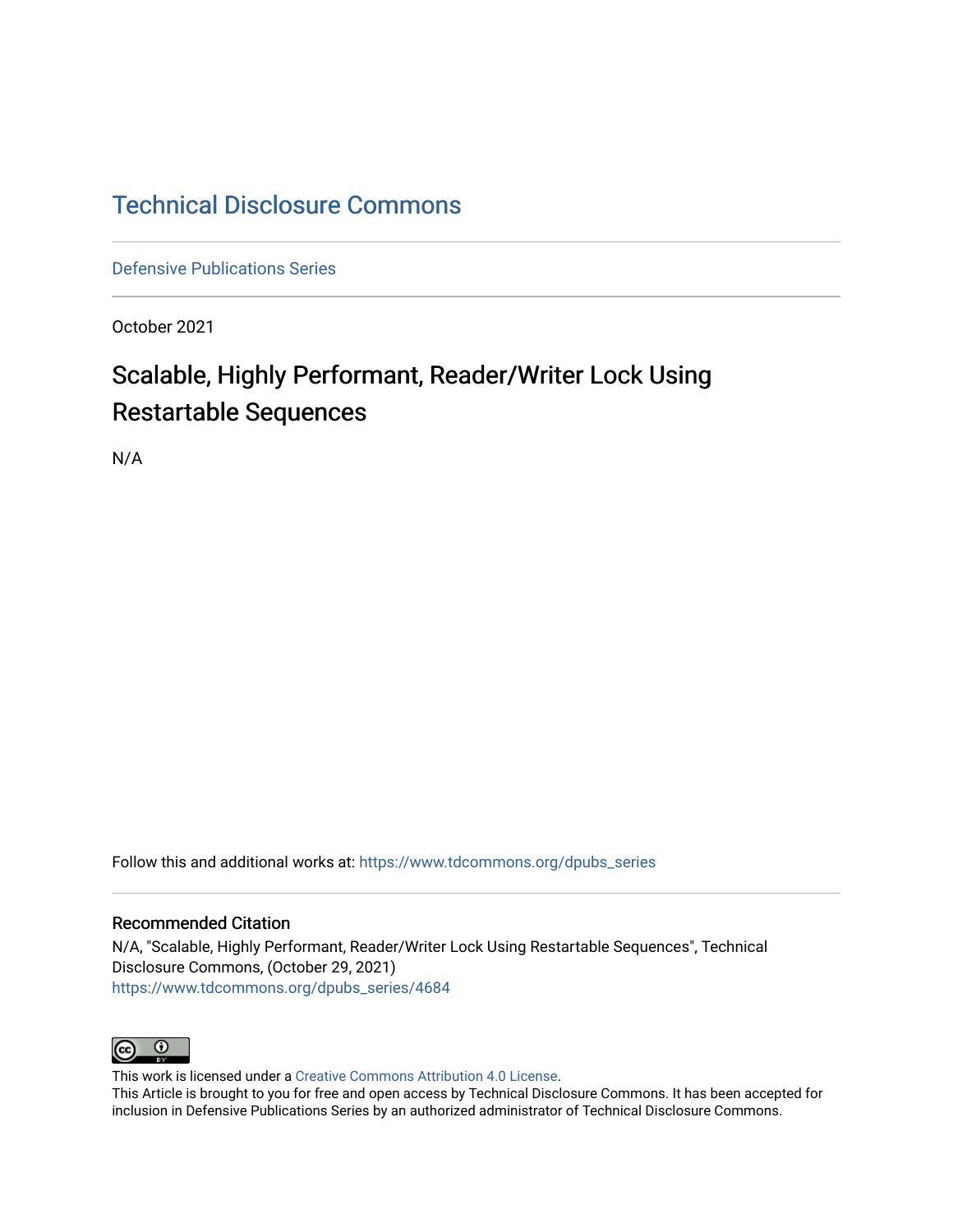## **Scalable, Highly Performant, Reader/Writer Lock Using Restartable Sequences** ABSTRACT

Traditional shared locks for synchronizing mostly read-only data are expensive and scale poorly with the number of threads or processor cores. This disclosure describes a scalable, lowcost, low-contention, shared lock (a mutex implementation) that behaves well under cases of reasonable contention and under temporarily write-dominated scenarios. The described shared lock, also known as counting mutex, is based on restartable sequences and fast fences.

### KEYWORDS

- Shared lock • Restartable sequence
- Reader lock
- Writer lock
- Mutex
- 
- Fast fences
- Cache miss
- Cache stall

### **BACKGROUND**

Traditional shared locks for synchronizing mostly read-only data are expensive. Implementations such as  $abs1::Mutex::ReaderLock$  require atomic operations on a shared mutex state [1]. These operations also scale poorly since each thread performing (locked) atomic operations on the same shared state will incur cache misses and stall as multiple threads compete on the shared state. With the number of cores per socket increasing with each new generation of processors and sharded lower level caches becoming more common, the compute cost and contention for shared locks increases.

The main cost factors of (reader) locks are cycles spent in (locked) compare and swap operations, flush of local write buffers, and cache-to-cache transfer of the mutex state across cores on concurrent locks. Another detrimental effect is false sharing. An application serving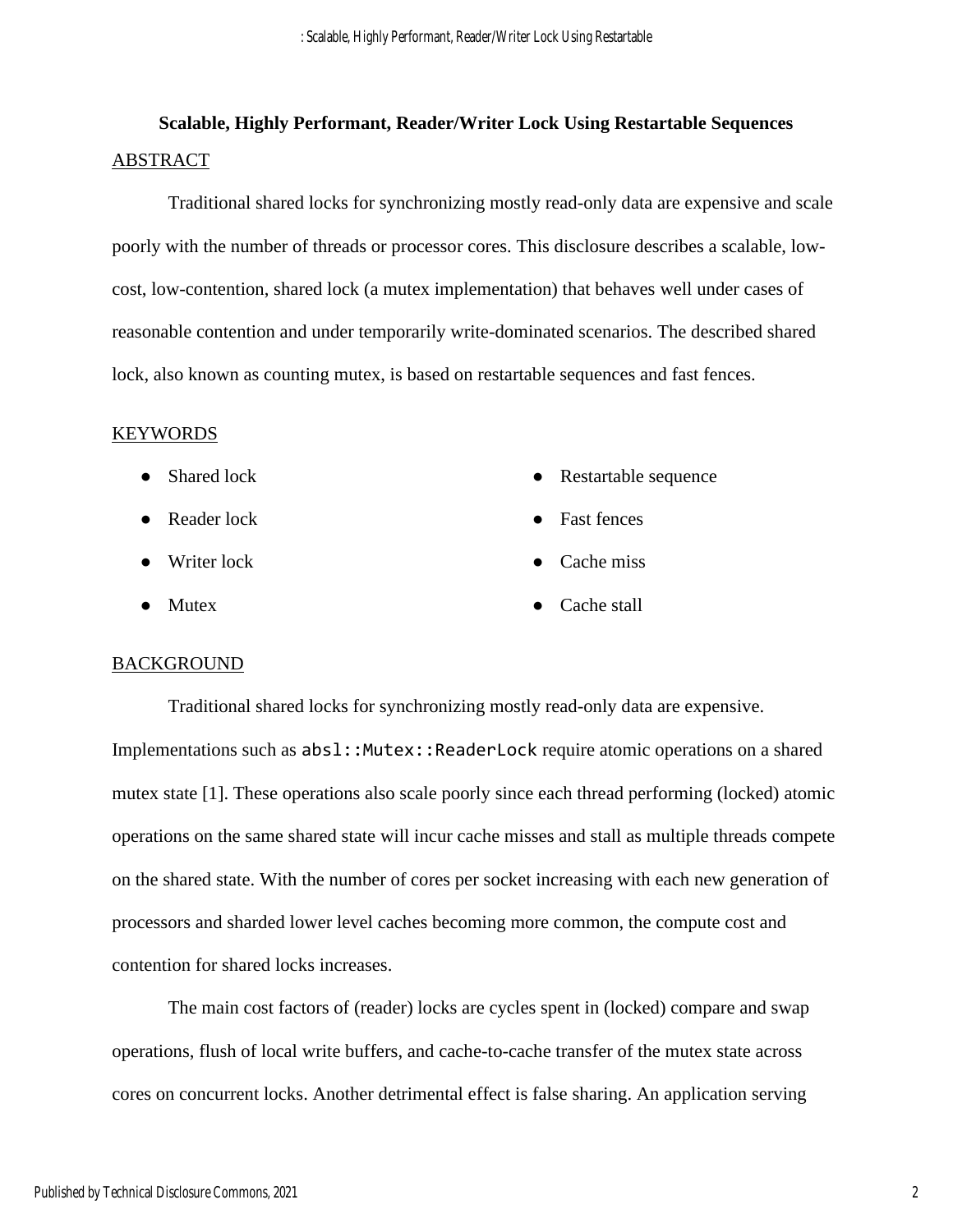infrequently updated data protected by a read lock incurs the cost of the read lock and cache misses from data sharing the mutex cache line.

Read-copy-update (RCU), which is a Linux technique to synchronize locks, has certain shortcomings that make it unviable for many use cases. These include:

- RCU often requires a substantial redesign and refactoring of code.
- RCU requires copy-on-write (COW) logic, which may be infeasible if the synchronized corpus is large. For example, if the synchronized data is a large hash map with entries infrequently being added, updated, or removed, the overhead and extra memory required (peak RAM times two) of the COW logic is substantial.
- RCU requires application discipline to avoid long-held snapshots; the absence of such discipline can lead to many copies of the RCU-managed data to remain unreleased.

Other solutions shard traditional mutexes or states on a per-thread or per-CPU basis. While these reduce the contention of multiple threads competing on the same cache lines or data, they remain expensive operations. For example, even a non-contended, single-threaded atomic compare and swap on a modern processor is an order of magnitude (10x cycles or more) slower than regular load/store operations.

### DESCRIPTION

This disclosure describes a scalable, low-cost, low-contention, shared lock (a mutex implementation) that behaves well under cases of reasonable contention and under temporarily write-dominated scenarios. The described shared lock, also known as counting mutex, is based on restartable sequences and fast fences. Some of its features include:

• Fast path execution on platforms that support restartable sequences (RSEQ) minimizes the actual RSEQ operations to two loads, one store, and one predicted branch.

3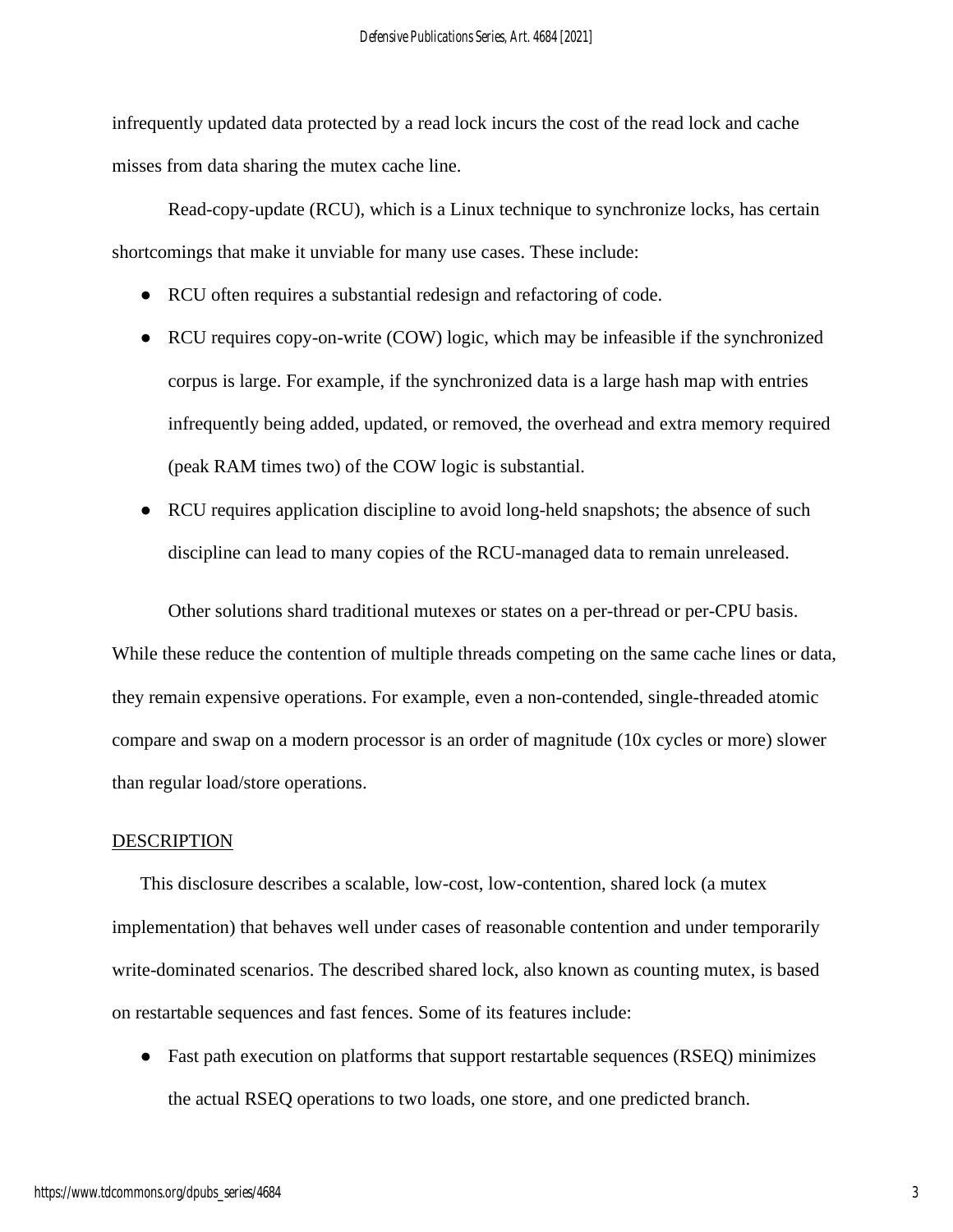- Fast path execution is synchronized using RSEQ fences, repointing the per-CPU base pointer to divert the single slow path branch of the RSEQ execution.
- Each per-CPU state is a combined counter/state, which enables writers to identify CPUs that may hold or have held per-CPU locks, and thereby reduces the impact (blast rate) of the CPU fences.
- Writer locks enter a futex wait state in the presence of readers, where unlocking readers are diverted to a global counter, signaled by the last reader reducing the wait counter to 0.
- An efficient fallback implementation when not using RSEQ that scales well and is on-par or better than standard (absl::Mutex) performance in a single-threaded use case.
- The reader lock is scalable in the sense that it minimizes the number of bus locks in the fast path; incurs or causes a minimum number of cache misses; scales well with the number of cores or threads; and approximates an O(1) cost per read lock regardless of concurrency.

For the use case, assume that read locks do not contend with write locks, e.g., write locks are rare. Write locks can also be relatively expensive as compared to standard  $abs1$ ::Mutex write locks.

Conceptually, the described shared-lock techniques are based on a RSEQ percpu *lock counter*. Each thread acquiring a read lock increases the percpu counter and, upon releasing the lock, decreases the percpu counter. Updates to the counter take place inside an *RSEQ critical section* to enable reader locks to use cheap, non-atomic loads and stores.

The least significant bit (LSB) of each counter indicates if that counter is active. Active CPU slots hold odd values and inactive CPU slots hold even values. Counters have a default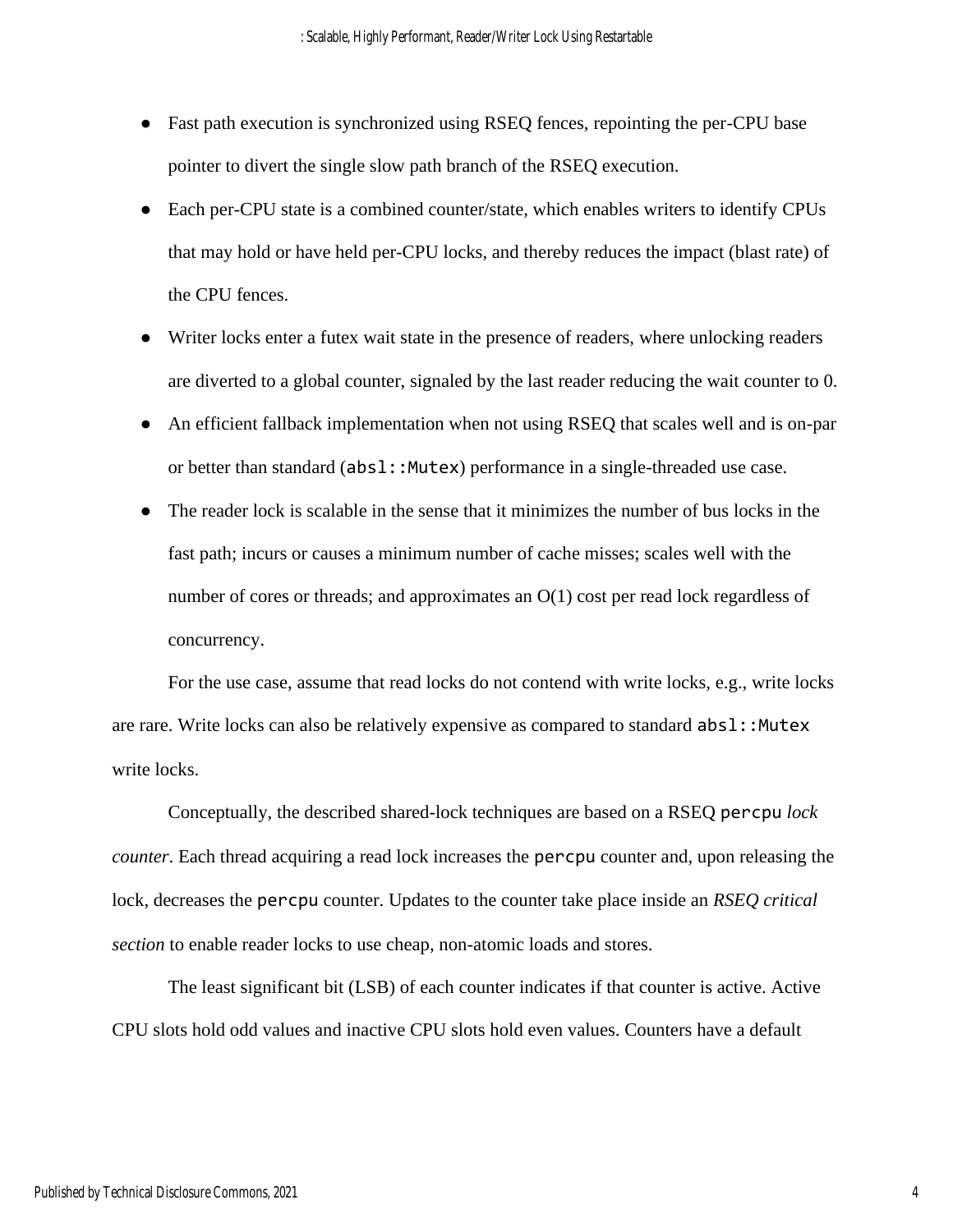value of zero. Reader locks are increased and decreased by a value of two: counter increments and decrements do not affect the active state of that counter.

Counters can be atomic uint32\_t values, under the reasonable assumption that there are at any time fewer than  $u$ **int32** max threads concurrently holding a reader lock. Unsigned values signify that a thread holding a reader lock can be rescheduled to a different CPU before the reader lock is released, implying that slots can overflow or underflow. Also, using unsigned values provides defined behavior for underflow and overflow, and the cumulative sum of all counters (bar the LSB) remains correct.

Counters are organized inside *slabs* and indexed using a constant multiplication factor, such that counters are cache aligned per CPU, guaranteeing that each percpu counter neither shares a cache line with another percpu counter nor incurs cache misses.

Preventing new reader locks from occurring is done in the following way. The class has an atomic pointer to the percpu counter slab, which readers load inside the critical section. Write locks (holding the abs1::Mutex) change this pointer to a singleton *always inactive* slab. Any reader not currently inside an RSEQ critical section is thus forced onto the slow path as it tries to increment that singleton counter on each subsequent lock or unlock attempt.

The same mutex must be held to transition a percpu counter from *inactive* to *active*. This guarantees that no new read locks can be obtained once the mutex is obtained by a thread obtaining a write lock. New reader locks then block and wait on the mutex held by the concurrent write lock. For reader *unlocks* disallowed from blocking, a regular single pending\_ atomic counter is used to count reader unlocks on inactive slots. Writers detecting concurrent reader locks will use a futex wait on this pending\_ counter: *in-flight* read locks are guaranteed to decrease this value.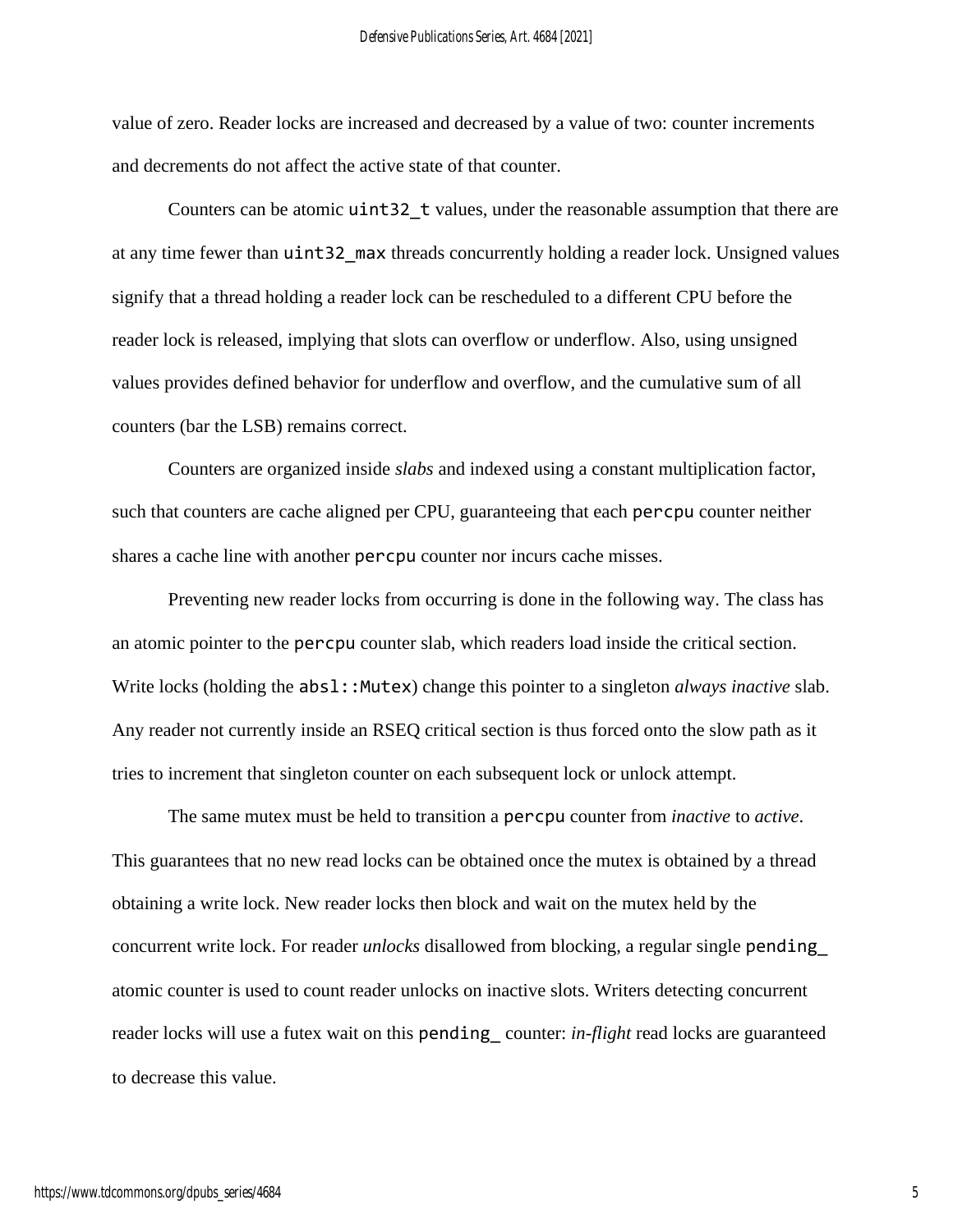## *Obtaining a read lock*

As explained earlier, reader locks don't contend, reducing the fast path inside the critical section to two loads, a branch, an addition, and single store.

```
void ReaderLock()
 RSEQ {
     counter = counter_.load(std::memory_order_acquire);
   value = counter[CUR_CPU_T0_SLOT];if ((value & 1) == 0) goto slow_path;
    counter[CUR_CPU_TO_SLOT] = value + 2;
     return;
  }
slow_path:
  MutexLock lock(&mu_);
  RSEQ {
    value = counter_[CUR_CPU_TO_SLOT];
    counter[CUR_CPU] = (value | 1) + 2;
   }
 reader locks .store(true, std::memory order release);
}
void ReaderUnlock()
 RSEO {
    value = counter_[CUR_CPU_TO_SLOT];
   if ((value \& 1) == 0) goto slow_path;
    counter_{\text{CUR}_{\text{CPU}} = value - 2; return;
  }
slow_path:
  result = pending. fetch\_sub(2);
  if (result == 2) Futex::Signal(&pending_);
private:
  absl::Mutex mu_;
  Handle_ = AllocHandle();
  std::atomic<uint32_t>* counter_{handle_.ptr};
  std::atomic<uint32_t> pending_{0};
 std::atomic<bool> reader_locks_{false};
   static uint32_t* null_counter_;
```
## **Fig. 1: Obtaining a read lock**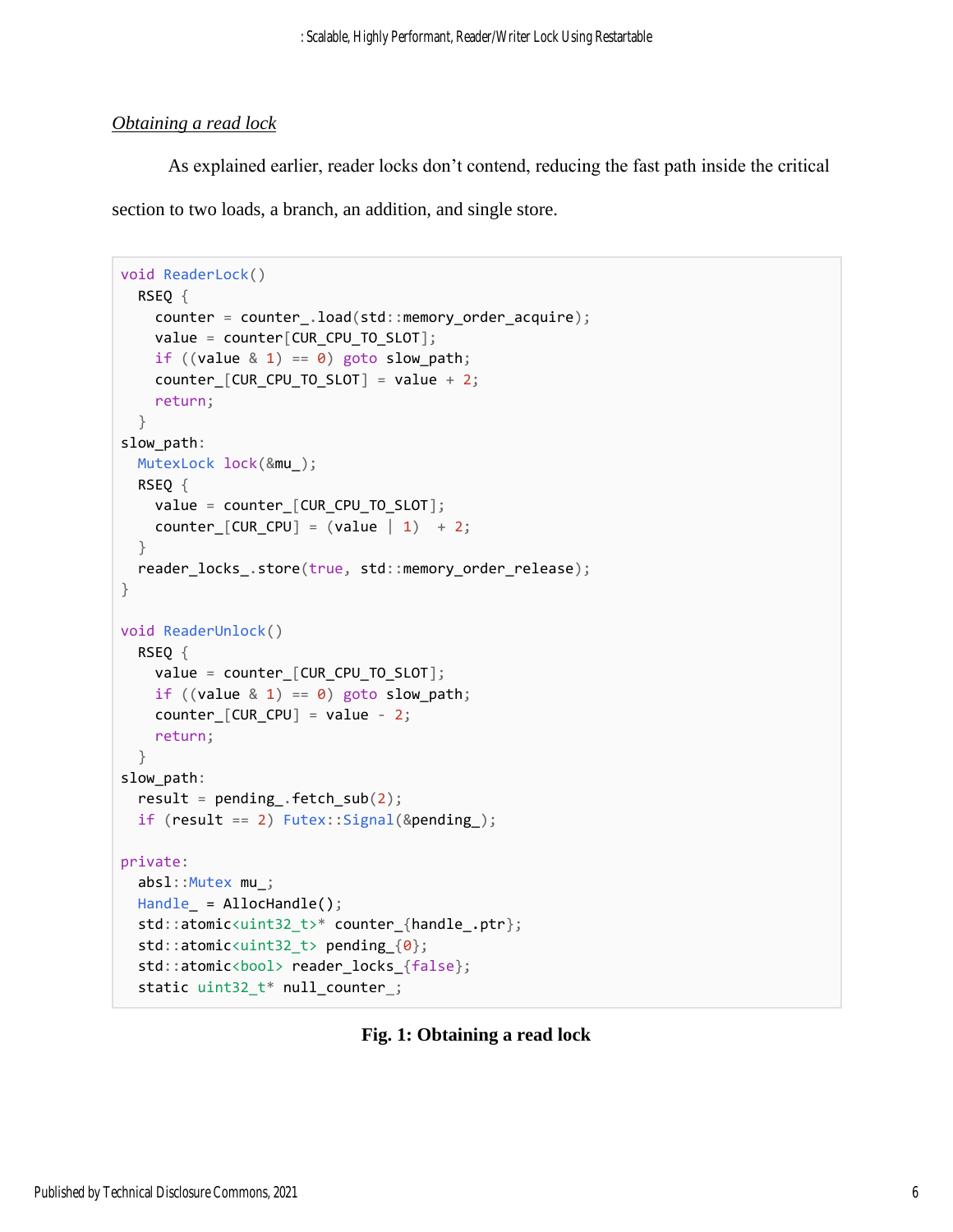Fig. 1 illustrates an example of code to obtain a read lock. The reader\_locks\_ state defends against the lock being used in (temporary) write lock dominated use cases: the WriteLock implementation (described further below) acquires a lock on the mutex and only exercises the slow writer lock path if it detects the presence of any reader lock. This makes WriteLock perform identical to a regular  $abs1$ : :Mutex in the absence of reader locks.

## *Obtaining a write lock*

```
WriterLock() {
   mu_.WriterLock();
   if (reader_locks_.load(std::memory_order_acquire)) {
     counter_.store(null_counter_);
    for (int cpu = 0; cpu < NumCPUs(); ++cpu) {
       if ((counter_[CUR_CPU] & 1) != 0) {
         FenceCpu(cpu);
        uint32_t value = counter_[CUR_CPU];
         assert(value & 1);
        counter[CUR_CPU] = \theta;
        pending += value -1;
       }
     }
     pending += pending_.fetch_add(pending);
    while (pending != 0) {
       FutexWait(&pending, pending);
       pending = pending .load();
     }
   }
}
WriterUnlock()
   if (reader_locks_.load(std::memory_order_acquire)) {
     counter_ = handle_.ptr;
     reader_locks_.store(false, std::memory_order_release);
   }
  mu_.WriterUnlock();
```
## **Fig. 2: Obtaining a write lock**

Fig. 2 illustrates an example of code to obtain a write lock.